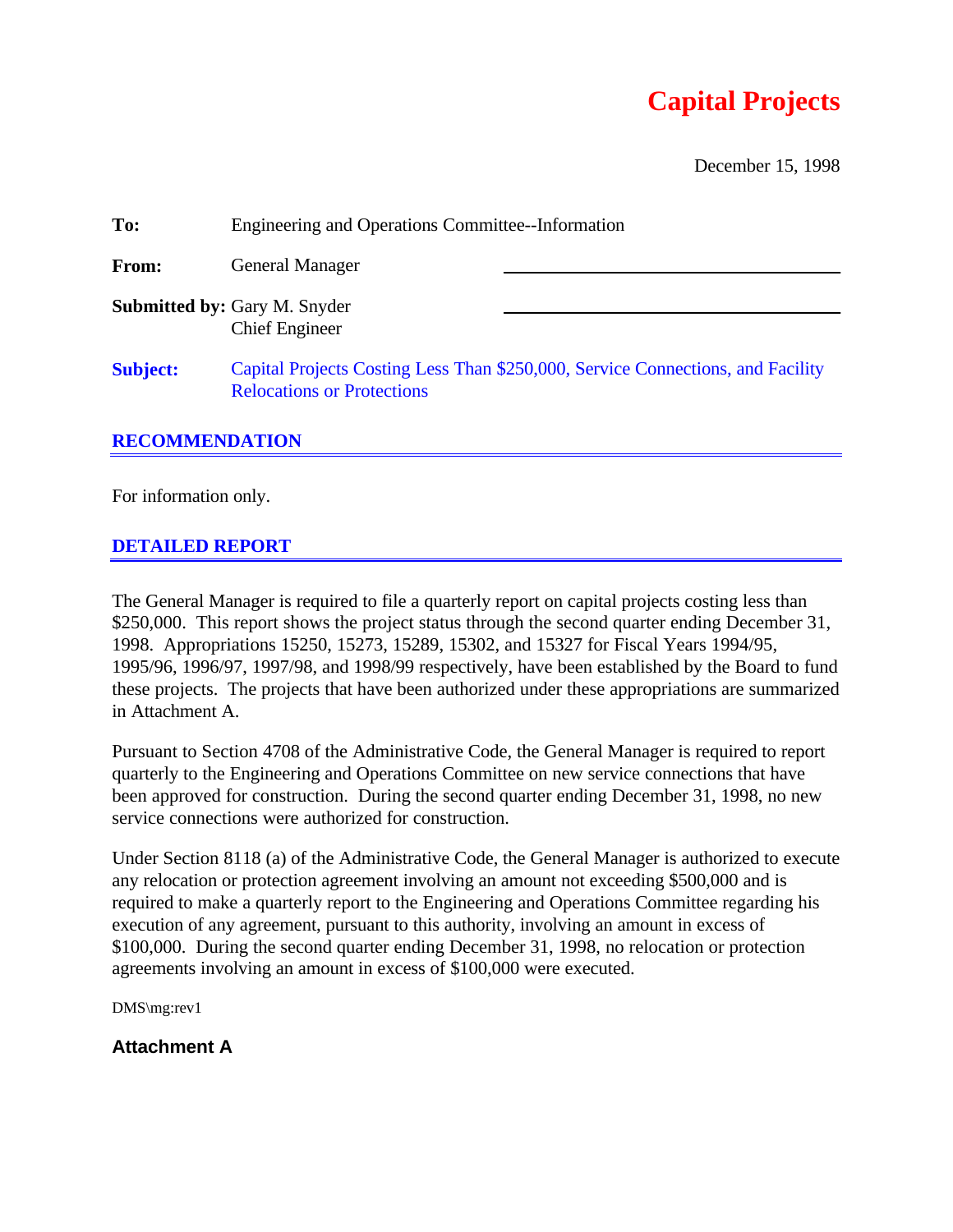## **Attachment A**

| <b>MINOR CAPITAL PROJECTS</b><br><b>FISCAL YEAR 1994 - 1995</b>             |                        |                            |                                                        |  |
|-----------------------------------------------------------------------------|------------------------|----------------------------|--------------------------------------------------------|--|
| <b>APPROPRIATION NO. 15250</b>                                              |                        |                            |                                                        |  |
|                                                                             | <b>ESTIMATED</b>       | COST                       | <b>CONSTRUCTION STATUS</b>                             |  |
| <b>PROJECT</b>                                                              | <b>PROJECT</b><br>COST | <b>THROUGH</b><br>10/30/98 | <b>THROUGH 11/30/98</b>                                |  |
| Red Mountain Pressure Control Facility -Bypass<br>Sleeve Valve Backup Power | 115,000                | 24,548                     | Construction scheduled for completion in<br>early 1999 |  |
| Lower Feeder - Station 527 + 90 - Modify Facility                           | 50,000                 | 18,290                     | Modification due to be complete in early<br>1999       |  |
| Skinner Branch - Construct 50' x 150' Metal Storage<br><b>Building</b>      | 240,000                | 31,610                     | Construction scheduled for completion in<br>mid 1999   |  |
| <b>Completed Projects - (16)</b>                                            | 1,899,800              | 1,321,509                  |                                                        |  |
| <b>TOTAL</b>                                                                | \$2,304,800            | \$1,395,957                |                                                        |  |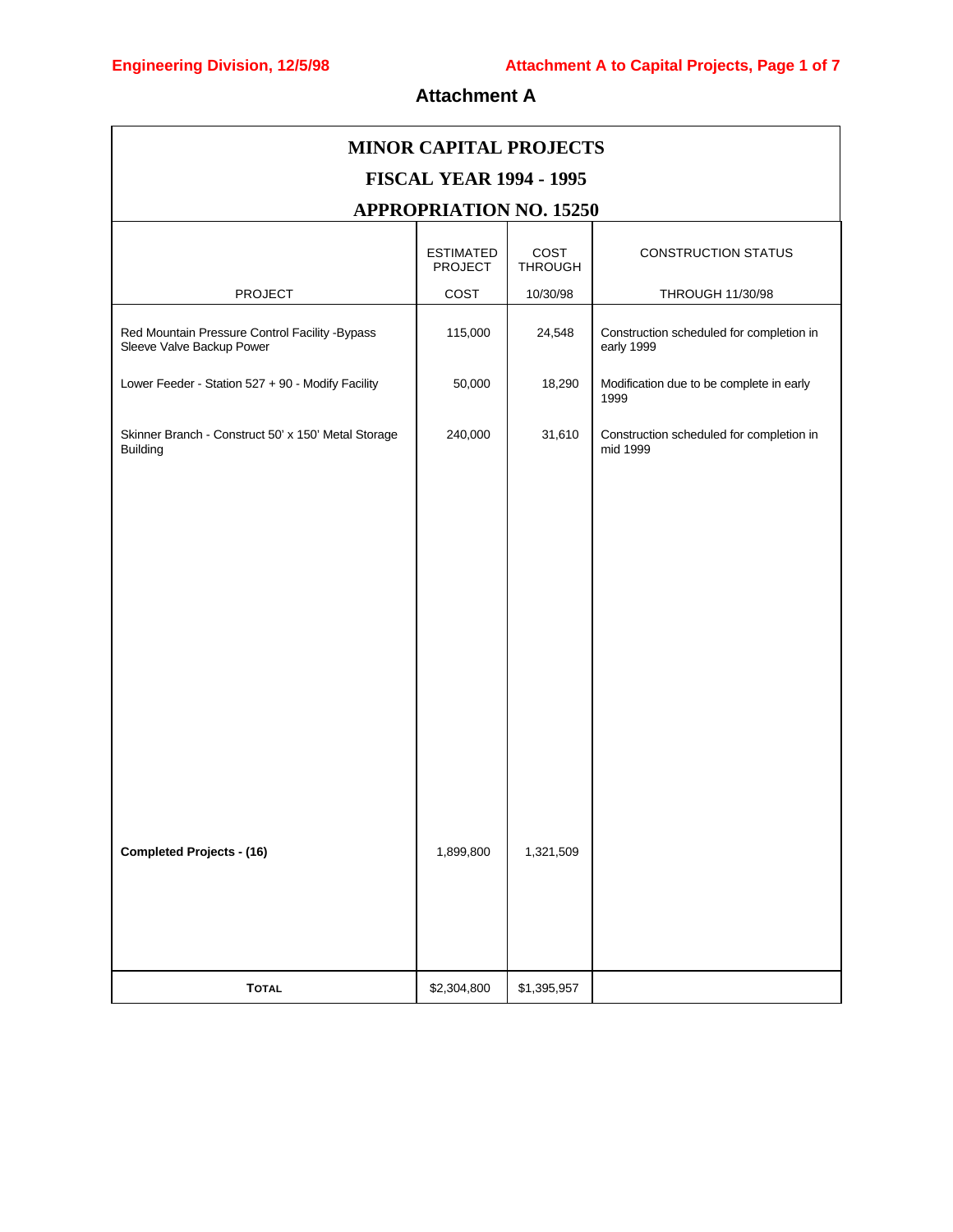| <b>MINOR CAPITAL PROJECTS</b>                                                                            |                                    |                        |                                                                             |  |
|----------------------------------------------------------------------------------------------------------|------------------------------------|------------------------|-----------------------------------------------------------------------------|--|
| <b>FISCAL YEAR 1995 - 1996</b>                                                                           |                                    |                        |                                                                             |  |
| <b>APPROPRIATION NO. 15273</b>                                                                           |                                    |                        |                                                                             |  |
|                                                                                                          | <b>ESTIMATED</b><br><b>PROJECT</b> | COST<br><b>THROUGH</b> | <b>CONSTRUCTION STATUS</b>                                                  |  |
| <b>PROJECT</b>                                                                                           | COST                               | 10/30/98               | <b>THROUGH 11/30/98</b>                                                     |  |
| Water Quality - Automated Reservoir Monitoring                                                           | 233,100                            | 220,791                | Construction scheduled for completion<br>early 1999                         |  |
| Skinner Filtration Plant - Ferric Chloride Retrofit at<br>Plant 2                                        | 240,000                            | 239,503                | Construction scheduled for completion<br>early 1999                         |  |
| Jensen Filtration Plant - Main Administration and<br>Service Center Buildings - Replace Air Conditioning | 200,200                            | 84,810                 | Project completed *                                                         |  |
| Lake Mathews - Multiple Species Reserve -<br>Manager's Office & Residence                                | 250,000                            | 248,000                | Project completed *                                                         |  |
| Diemer Filtration Plant-Aluminum Ferric Jet Mixer<br><b>Retrofit Diffusers Modification</b>              | 245,000                            | 223,098                | Retrofit diffusers modification is scheduled<br>to be completed in mid 1999 |  |
|                                                                                                          |                                    |                        |                                                                             |  |
|                                                                                                          |                                    |                        |                                                                             |  |
|                                                                                                          |                                    |                        |                                                                             |  |
|                                                                                                          |                                    |                        |                                                                             |  |
| <b>Completed Projects - (16)</b>                                                                         | 1,544,000                          | 1,254,293              |                                                                             |  |
|                                                                                                          |                                    |                        |                                                                             |  |
| <b>TOTAL</b>                                                                                             | \$2,712,300                        | \$2,270,495            | *Reported individually, if completed in<br>the last 3 months                |  |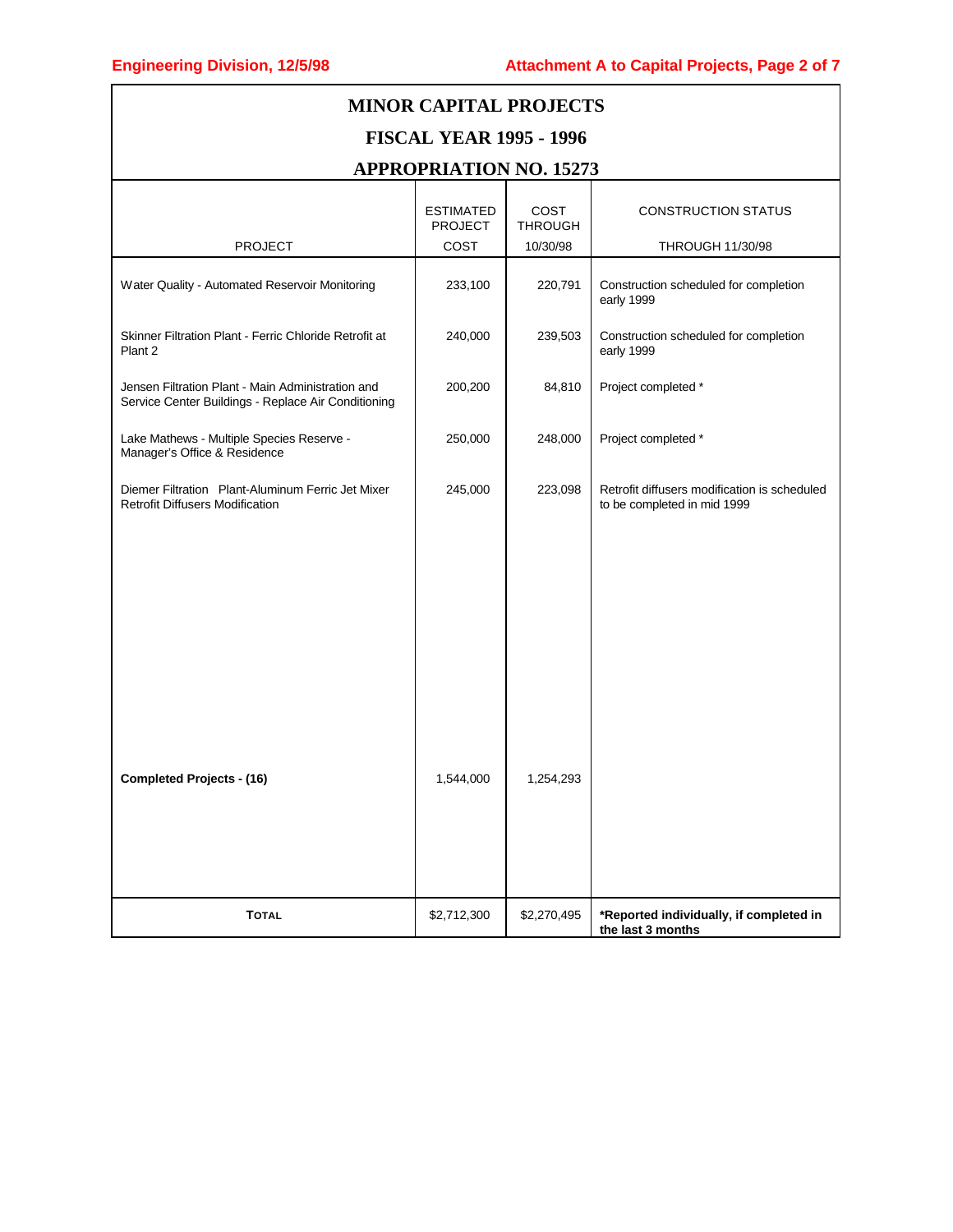| <b>MINOR CAPITAL PROJECTS</b>                                                                          |                                    |                        |                                                                                                           |  |
|--------------------------------------------------------------------------------------------------------|------------------------------------|------------------------|-----------------------------------------------------------------------------------------------------------|--|
| <b>FISCAL YEAR 1996 - 1997</b><br><b>APPROPRIATION NO. 15289</b>                                       |                                    |                        |                                                                                                           |  |
|                                                                                                        | <b>ESTIMATED</b><br><b>PROJECT</b> | COST<br><b>THROUGH</b> | <b>CONSTRUCTION STATUS</b>                                                                                |  |
| <b>PROJECT</b>                                                                                         | COST                               | 10/30/98               | <b>THROUGH 11/30/98</b>                                                                                   |  |
| Jensen Filtration Plant - Install Scupper Gates                                                        | 95,000                             | 84,222                 | Installation scheduled during next shut<br>down                                                           |  |
| Skinner Filtration Plant - Seismic Upgrades of Tank<br>Farm No. 1                                      | 147,000                            | 27,764                 | Installation scheduled for completion in<br>early 1999                                                    |  |
| Jensen Filtration Plant - Modifications to Module No. 3<br>Overflow Pipeline Discharge Structure       | 245,000                            | 17,276                 | Construction on hold pending LADWP<br>decision on Bull Creek.                                             |  |
| Jensen Filtration Plant - Relocate Ammonia/ Caustic<br>Piping                                          | 240,000                            | 243,301                | Construction scheduled for completion in<br>early 1999                                                    |  |
| Special Services - Upgrade Plate Roller                                                                | 243,000                            | 230,436                | Plate Roller machine received, personnel<br>training in progress, estimated completion<br>date early 1999 |  |
| La Verne Facilities - Basin Sludge Pump Valves<br>Replacement                                          | 30,000                             | 5,771                  | Project is on-hold                                                                                        |  |
| Jensen Filtration Plant-Reconstruction of Road<br>Between Basin 2 and 3 of Module 1                    | 249,700                            | 62,981                 | Project completed *                                                                                       |  |
| Skinner Branch - Casa Loma Canal Acoustic Meter                                                        | 210,000                            | 90,735                 | Installation scheduled for completion in<br>early 1999                                                    |  |
| Distribution System - Wide Selected Pressure Control<br>Structures - Replace Valve Position Indicators | 191,000                            | 178,757                | Replacement of valves scheduled for<br>completion in early 1999                                           |  |
| <b>Completed Projects - (9)</b>                                                                        | 1,120,000                          | 960,387                |                                                                                                           |  |
| <b>TOTAL</b>                                                                                           | \$2,770,700                        | \$1,901,630            | *Reported individually, if completed in<br>the last 3 months                                              |  |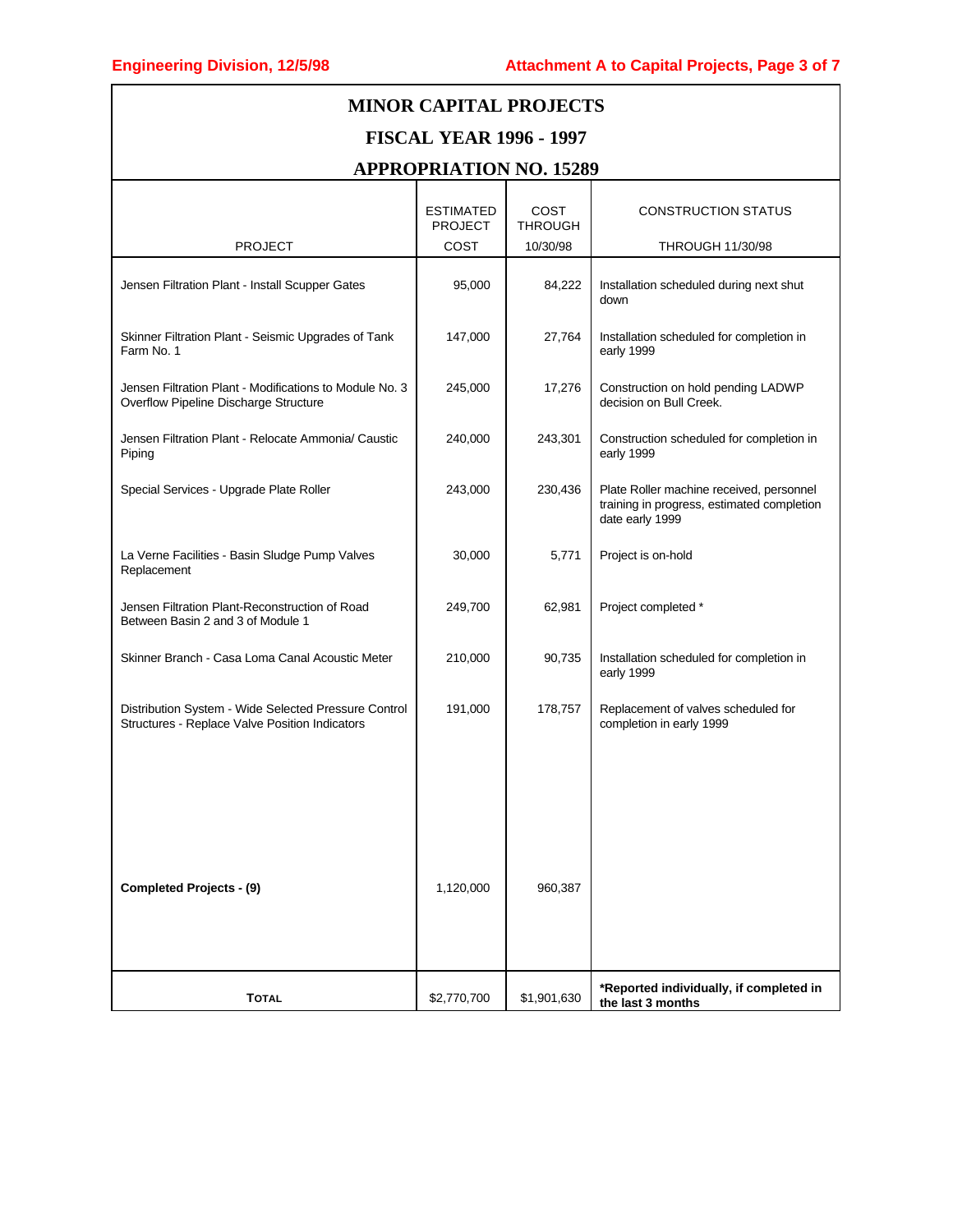| <b>MINOR CAPITAL PROJECTS</b>                                                        |                                    |                        |                                                                |  |  |
|--------------------------------------------------------------------------------------|------------------------------------|------------------------|----------------------------------------------------------------|--|--|
| <b>FISCAL YEAR 1997 - 1998</b>                                                       |                                    |                        |                                                                |  |  |
| <b>APPRORIATION NO. 15302</b>                                                        |                                    |                        |                                                                |  |  |
|                                                                                      | <b>ESTIMATED</b><br><b>PROJECT</b> | COST<br><b>THROUGH</b> | <b>CONSTRUCTION STATUS</b>                                     |  |  |
| <b>PROJECT</b>                                                                       | COST                               | 10/30/98               | <b>THROUGH 11/30/98</b>                                        |  |  |
| Diemer Filtration Plant - Asphalt Road Repair                                        | 191,000                            | 2,317                  | Project scheduled for completion in early<br>1999              |  |  |
| Allen-McColloch Pipeline Meter Upgrade                                               | 173,000                            | 32,295                 | Project completed *                                            |  |  |
| Diemer Filtration Plant - On-Line Turbity Meters<br>Replacement                      | 207,000                            | 99,511                 | Project completed *                                            |  |  |
| Lake Skinner - Replace Stainless Steel Aerator Ring                                  | 80,000                             | 42,213                 | Project scheduled for completion in mid<br>1999                |  |  |
| Jensen Filtration Plant - Water Loop Pressure<br>Upgrade                             | 249,000                            | 33,561                 | Pending coordination of Service Center<br>construction         |  |  |
| Weymouth Filtration Plant - Effluent Valve Conversion<br>at Filter Beds 1-24         | 220,000                            | 166,390                | Construction scheduled for completion in<br>early 1999         |  |  |
| Riverside Branch - Motion Sensors in New Expansion<br><b>Buildings &amp; Tunnels</b> | 45,000                             | 48,785                 | Project completed *                                            |  |  |
| Jensen Filtration Plant - Sandblasting Booth Purchase<br>& Installations             | 65,000                             | 0                      | Estimated completion date mid 1999                             |  |  |
| Diemer Filtration Plant - Sludge Dewatering Drying<br>Improvements                   | 241,000                            | 90,806                 | Remaining improvements scheduled for<br>completion in mid 1999 |  |  |
| Orange County Reservoir - Piezometers and Seepage<br>Monitoring Automation           | 90,000                             | 93,826                 | Project scheduled for completion in early<br>1999              |  |  |
| Selected Pressure Control Structures - Replace Valve<br><b>Position Indicators</b>   | 190,000                            | 22,230                 | Replacement of valves scheduled for<br>completion in late 1999 |  |  |
| Lake Mathews Facility - Wide Emergency<br>Warning/Paging System                      | 50.000                             | 0                      | Project Opened                                                 |  |  |
| Diemer Filtration Plant - Wastewater Discharge<br>System                             | 184,000                            | 40,464                 | Project scheduled for completion in early<br>1999              |  |  |
| <b>SUB-TOTAL</b>                                                                     | \$1,561,000                        | \$609,504              | *Reported individually, if completed in<br>the last 3 months   |  |  |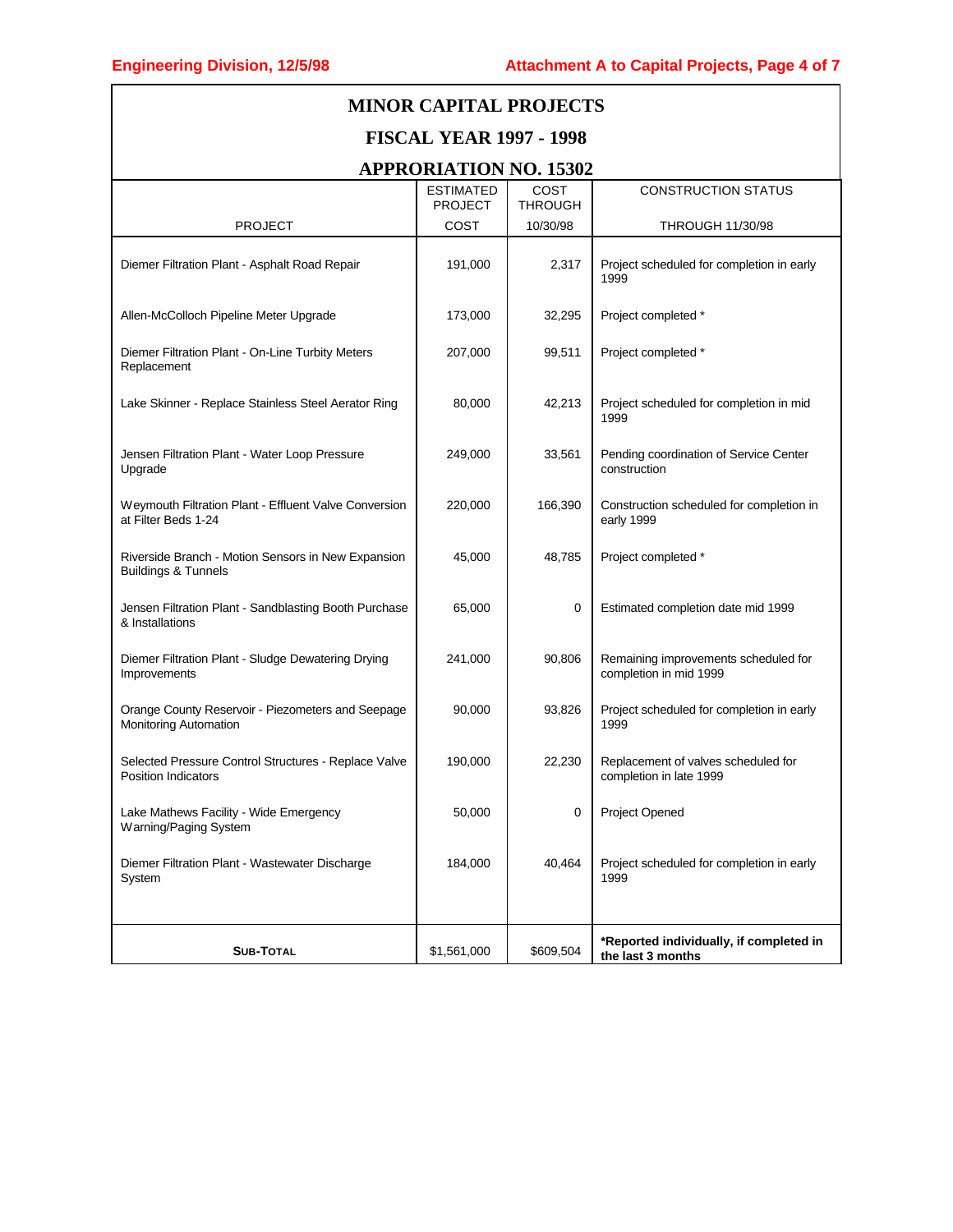| <b>MINOR CAPITAL PROJECTS</b>                                                              |                                            |                             |                                                   |  |
|--------------------------------------------------------------------------------------------|--------------------------------------------|-----------------------------|---------------------------------------------------|--|
| <b>FISCAL YEAR 1997 - 1998</b>                                                             |                                            |                             |                                                   |  |
| <b>APPROPRIATION NO. 15302</b>                                                             |                                            |                             |                                                   |  |
| <b>PROJECT</b>                                                                             | <b>ESTIMATED</b><br><b>PROJECT</b><br>COST | COST<br>THROUGH<br>10/30/98 | <b>CONSTRUCTION STATUS</b><br>THROUGH 11/30/98    |  |
| District Service Area - Upgrade Two-Way Radio<br>System<br><b>Completed Projects - (7)</b> | 200,000<br>799,000                         | 240,614<br>694,411          | Project scheduled for completion in early<br>1999 |  |
| <b>TOTAL</b>                                                                               | \$2,560,000                                | \$1,544,529                 |                                                   |  |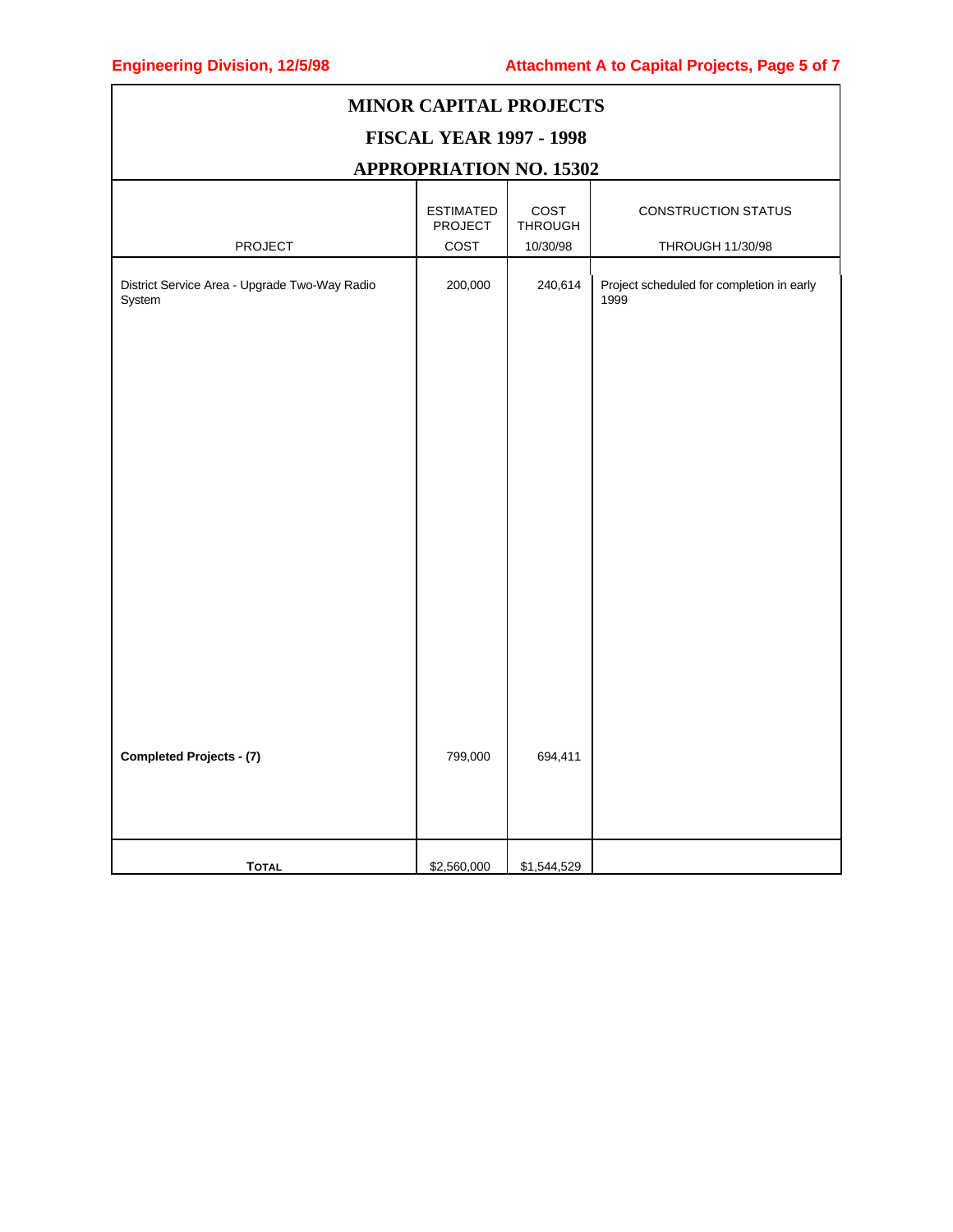| <b>MINOR CAPITAL PROJECTS</b>                                                                              |                                    |                        |                                                                     |  |
|------------------------------------------------------------------------------------------------------------|------------------------------------|------------------------|---------------------------------------------------------------------|--|
| <b>FISCAL YEAR 1998 - 1999</b><br><b>APPROPRIATION NO. 15327</b>                                           |                                    |                        |                                                                     |  |
|                                                                                                            |                                    |                        |                                                                     |  |
|                                                                                                            | <b>ESTIMATED</b><br><b>PROJECT</b> | COST<br><b>THROUGH</b> | <b>CONSTRUCTION STATUS</b>                                          |  |
| <b>PROJECT</b>                                                                                             | COST                               | 10/30/98               | <b>THROUGH 11/30/98</b>                                             |  |
| La Verne Facilities - Energy Conservation Projects<br>ECM 1 and 10                                         | 75,000                             | 979                    | Preliminary design scheduled for<br>completion in early 1999        |  |
| Skinner Filtration Plant-Replace Air Compressors                                                           | 83,039                             | 176                    | Project opened                                                      |  |
| Bar 97 - Enhanced Area Vehicle Testing                                                                     | 247,000                            | 0                      | Project opened                                                      |  |
| <b>CRA-Cabazon and Potrero Shaft Covers</b>                                                                | 160,000                            | 12,447                 | In final design phase, project scheduled for<br>completion mid 1999 |  |
| La Verne Facilities - Weymouth Filtration Plant, Filter<br><b>Effluent Chlorine Injection Modification</b> | 86,000                             | 16,726                 | Project opened                                                      |  |
| Distribution System-Stationary Corrosion Reference<br>Electrodes                                           | 210,000                            | 27,454                 | Construction scheduled for completion in<br>early 1999              |  |
| La Verne Facilities - Upper Feeder Puddingstone<br>Spillway, Cross Connection                              | 205,000                            | 10,032                 | Construction scheduled for completion in<br>early 1999              |  |
| Jensen Emergency Generator Load Bank Cover                                                                 | 35,000                             | 0                      | Project opened                                                      |  |
| Special Services Branch-Install Emergency Generator<br>for the Shops                                       | 96,000                             | 13,433                 | In final design, estimated project<br>completion date in mid 1999   |  |
| Allen McColloch Pipeline Structure Precast Concrete<br>Roof Slab Repairs                                   | 170,000                            | 3,821                  | In final design, estimated project<br>completion date in mid 1999   |  |
| Skinner Branch-Casa Loma Siphon Barrel One<br><b>Bulkhead</b>                                              | 110,000                            | 85,703                 | Construction scheduled for completion in<br>early 1999              |  |
| Corrosion Materials Testing Facility SCADA Upgrade                                                         | 60,000                             | 14,439                 | Project scheduled for completion in early<br>1999                   |  |
| z<br>Riverside Branch, Upper Feeder-Santa Ana River-<br>Repair Leaking Coupling                            | 236,000                            | 0                      | Study phase scheduled for completion in<br>early 1999               |  |
| Mills Filtration Plant - Construct V-Ditch                                                                 | 27,000                             | 0                      | Project opened                                                      |  |
| Weymouth Filtration Plant-Land Acquisition                                                                 | 225,000                            | 222,397                | Project completed*                                                  |  |
| <b>SUB-TOTAL</b>                                                                                           | \$2,025,039                        | \$407,607              | *Reported individually, if completed in<br>the last 3 months        |  |